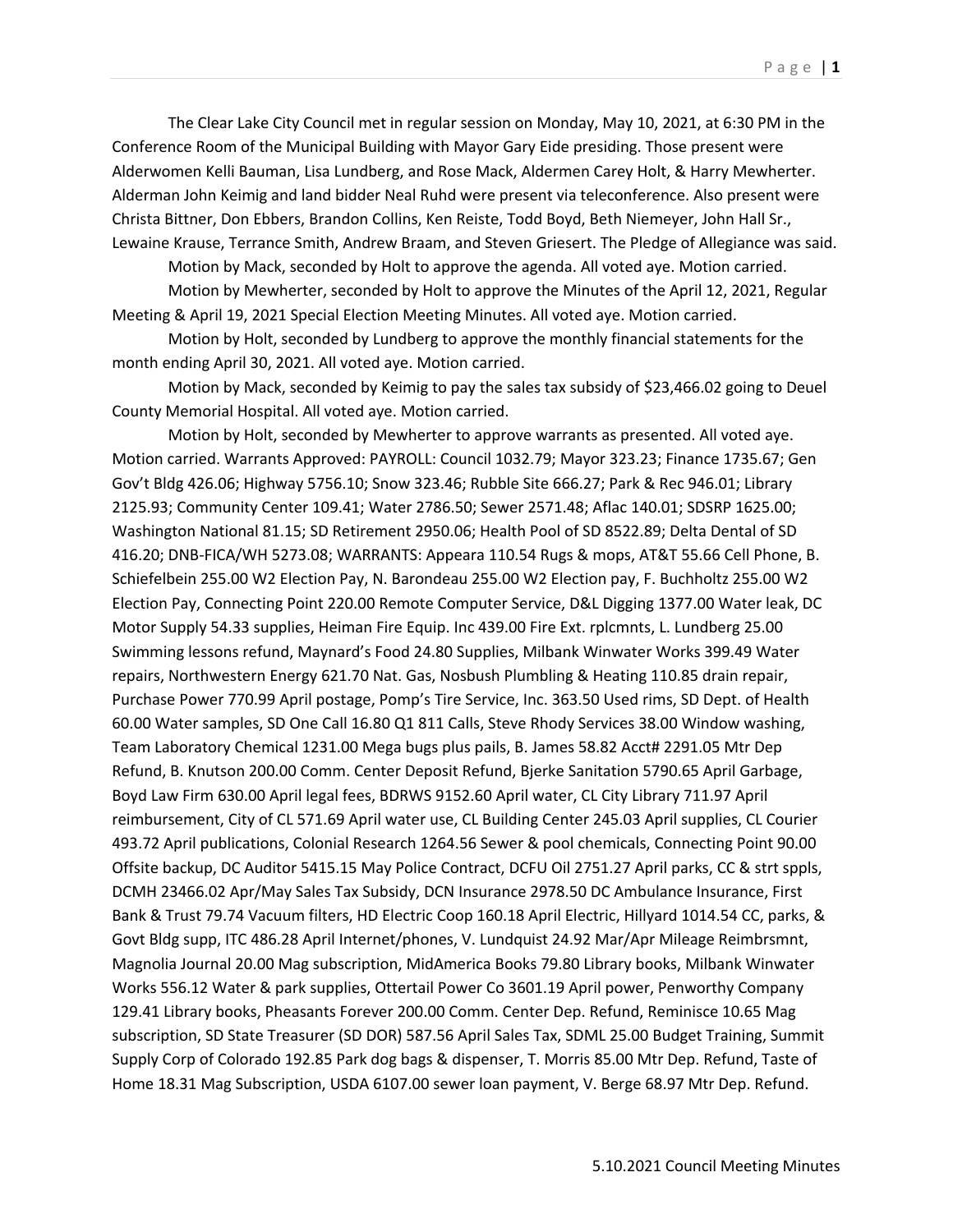Seven bids were opened and reviewed for the two year, 30 acre, airport runway crop/hay land cash rent lease. There was a tie for the top bid, Neal Ruhd raised his bid to \$55/acre without any further raises in bids. Motion by Mewherter, seconded by Holt to approve Neal Ruhd's bid for \$1650 per year on the land. Upon roll-call, all voted aye. Motion carried.

Motion by Lundberg, seconded by Holt to adjourn as 2020-2021 Council. Upon roll-call, all voted aye. Motion carried.

After bids were opened, John Hall Sr. asked the city council why the city is paying their sales tax money to the Deuel County Memorial Hospital. He thought the money could be better spent within the city. Attorney Todd Boyd explained the history of the past ordinances, court cases, and appeals on the sales tax explaining that it is at the discretion of the council each month if the check should be sent or not. It must be a unanimous vote and all council members must be present at the meeting. There is no ordinance stating the City Council must provide funds to the hospital, but they still continue to provide funding, showing their support for the healthcare systems in Clear Lake like the previous councils.

Convened as 2021-2022 Council. Kelli Bauman took her Oath of Office for Alderwoman in Ward II for a 1 year term, Rose Mack took her Oath of Office for Alderwoman in Ward I for a 1 year term, Harry Mewherter took his Oath of Office for Alderman in Ward III for a 3 year term and Lisa Lundberg took her Oath of Office for Alderwoman in Ward III for a 1 year term. Todd Boyd took his Oath of Office for City Attorney and Christa Bittner took her Oath of Office for Finance Officer.

Keimig nominated Carey Holt for President. Motion by Keimig, seconded by Lundberg that nominations cease and cast a unanimous ballot for Carey Holt. All voted aye. Motion carried.

Keimig nominated Harry Mewherter for Vice-President. Motion by Keimig, seconded by Bauman that nominations cease and cast a unanimous ballot for Harry Mewherter. All voted aye. Motion carried.

Motion by Mack, seconded by Holt to accept the committee appointments recommended by Gary Eide. All voted aye. Motion carried. City Facilities & Equipment Committee – L. Lundberg, H. Mewherter, & K. Bauman. City Policies Committee – R. Mack, C. Holt, K. Bauman, D. Ebbers, C. Bittner & appropriate inside staff. City Finance Committee – J. Keimig, L. Lundberg, & H. Mewherter. City Services Committee – R. Mack, J. Keimig, C. Holt, D. Ebbers & appropriate outside staff. City Planning Commission – R. Mack, J. Keimig, K. Bauman, V. Lundquist (Bldg Inspector), C. Bittner, & D. Ebbers. City Personnel Committee – C. Holt, H. Mewherter, & L. Lundberg. Library Board – Susan Knight, Rogene Severson, Rebecca Canaan, Jami Martinell, Katie Hinker & Kelli Bauman, Council Representative. Board of Adjustment – All City Council Members. City Attorney – Todd Boyd. City Finance Officer – Christa Bittner. City Superintendent of Public Works – Don Ebbers. Health Officer – Designee of Deuel County Memorial Hospital. Summer Rec Board – Casey Severson, Ashley Meyer, Alysha Hamann, & Danay Nielsen.

Motion by Mewherter, seconded by Mack to approve the consent agenda as follows: Building Permits: Approved: Donna Gieser – 911 3<sup>rd</sup> Ave S – Temp. metal ramp, Erik Wallert – 207 7<sup>th</sup> Ave S – Wood deck, Audie Stoltenburg – 407 Parkway Dr – Wooden fence, Mary Bachman – 613 3rd St W – Wood steps/deck, Trinity Lutheran Church - 1013 3rd Ave S - Concrete driveway, DCMH - 703 3rd Ave S -Wood fence, Marty & Alida Spilde – 512 5<sup>th</sup> St W – Concrete driveway & curb & gutter, Carey Hoffman – 711  $8<sup>th</sup>$  St W – Fence and storage shed, Clear Lake United Methodist Church – 513 5<sup>th</sup> St W – New garage; Demolition Permits: Audie Stoltenburg – 407 Parkway Dr – taking down wood fence, DCMH – 703 3<sup>rd</sup> Ave S – taking down wood fence, Clear Lake United Methodist Church – 513 5<sup>th</sup> St W – removing garage; Delinquent Water Bills; Approve Temporary Liquor License Applications: Verhelst Wedding on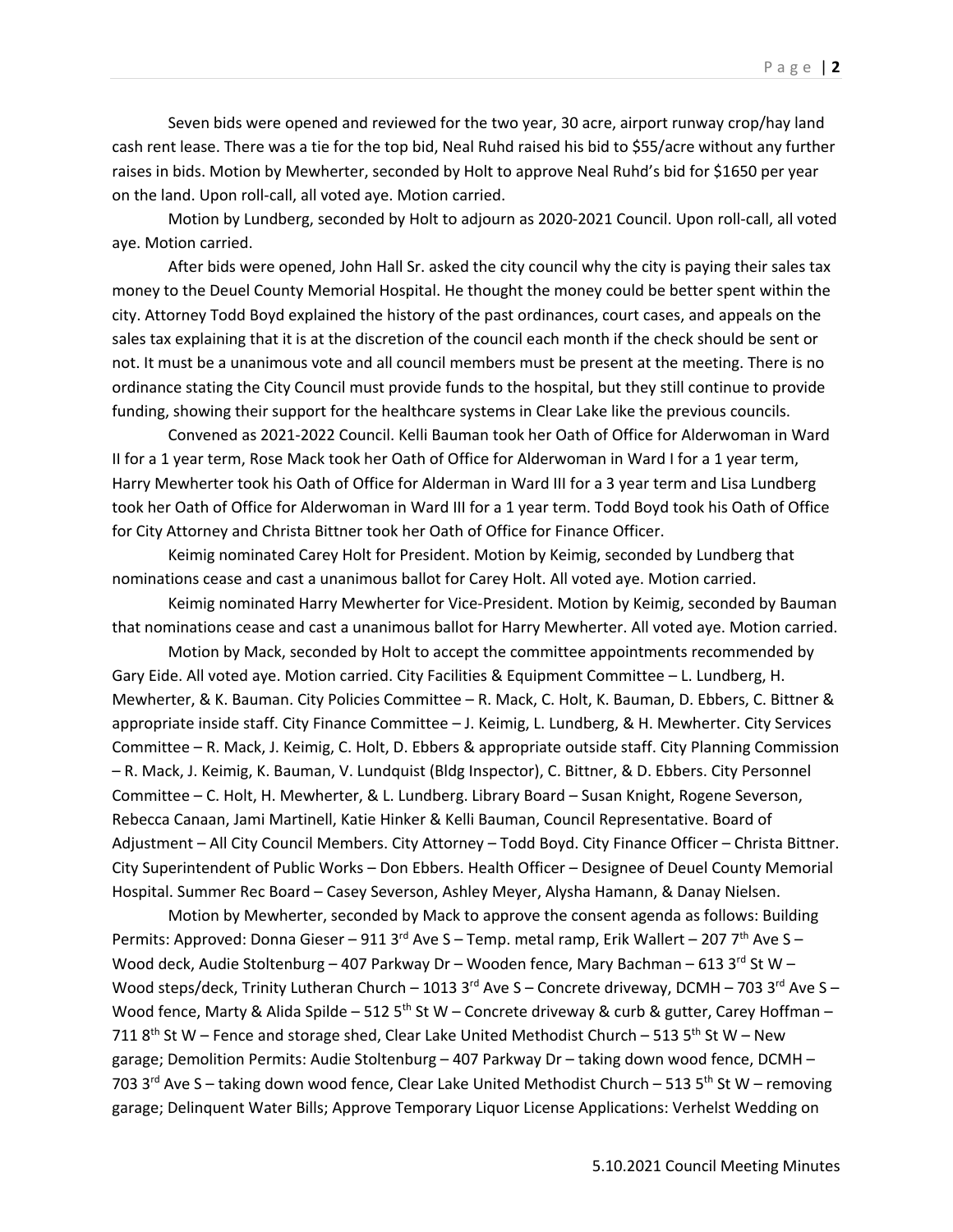6/12/21; Clear Lake Golf Club & Baer Wedding on 6/19/21; Pederberg's; Budget Training, July 7, 2021, Sioux Falls, SD – Christa Attending. Approvals of permits are subject to the condition that they are in accordance with all building codes and ordinances of the City. Temporary One-Day Permits are subject to all paperwork being signed and submitted to the Finance Officer and that the applicants provide the city with proof of liability insurance for the event. Upon roll-call, all voted aye. Motion carried.

No one appeared for public voice.

Steven Griesert was present to discuss his findings in the Clear Lake Housing Study. A complete copy of the study can be found at the City Finance Office.

Beth Niemeyer, of Banner Associates, was present to discuss their probable design cost estimates for surveying the airport land into lots. Alderman Keimig asked that more quotes get obtained by the economic development board before making a decision.

Motion by Bauman, seconded by Mack to approve the On-Off Sale Malt Beverage and On-Off Sale South Dakota Farm Wines license renewal for the following establishment, contingent upon all state and local licensing requirements being met: 4 Amigos LLC (Cowboy). Upon roll-call, all voted aye. Motion carried.

Motion by Keimig, seconded by Bauman to approve the On-Off Sale Malt Beverage and On-Off Sale South Dakota Farm Wines license renewal for the following establishment, contingent upon all state and local licensing requirements being met: Pizza & Burger Shack, LLC. Upon roll-call, all voted aye. Motion carried.

Motion by Holt, seconded by Mack to approve the On-Off Sale Malt Beverage and On-Off Sale South Dakota Farm Wines license renewal for the following establishment, contingent upon all state and local licensing requirements being met: Humble Pig Smokery, LLC. Upon roll-call, all voted aye. Motion carried.

Motion by Bauman, seconded by Lundberg to approve the On-Off Sale Malt Beverage and On-Off Sale South Dakota Farm Wines license renewal for the following establishment, contingent upon all state and local licensing requirements being met: DCFU (Convenience Store). Upon roll-call, all voted aye. Motion carried.

Motion by Lundberg seconded by Holt to approve the On-Off Sale Malt Beverage and On-Off Sale South Dakota Farm Wines license renewals for the following establishment, contingent upon all state and local licensing requirements being met: Dolgen Midwest (Dollar General). Upon roll-call, all voted aye. Motion carried.

Motion by Holt, seconded by Mewherter to authorize the Finance Officer to process payroll and corresponding liabilities on the last day of each month and pay bills in a timely manner to avoid late fees. Upon roll-call, all voted aye. Motion carried.

Motion by Keimig, seconded by Bauman to allow the Finance Officer to approve up to \$200 per event from the Promote City funds. Upon roll-call, all voted aye. Motion carried.

Motion by Holt, seconded by Mack to set a department supervisor expenditure limit of no more than \$1,000 without Council approval. Exceptions would be costs of daily operation, maintenance and repair. Upon roll-call, all voted aye. Motion carried.

Motion by Mewherter, seconded by Lundberg to designate DNB National Bank as the official depository for the City of Clear Lake for a period of 12 months. Upon roll-call, all voted aye. Motion carried.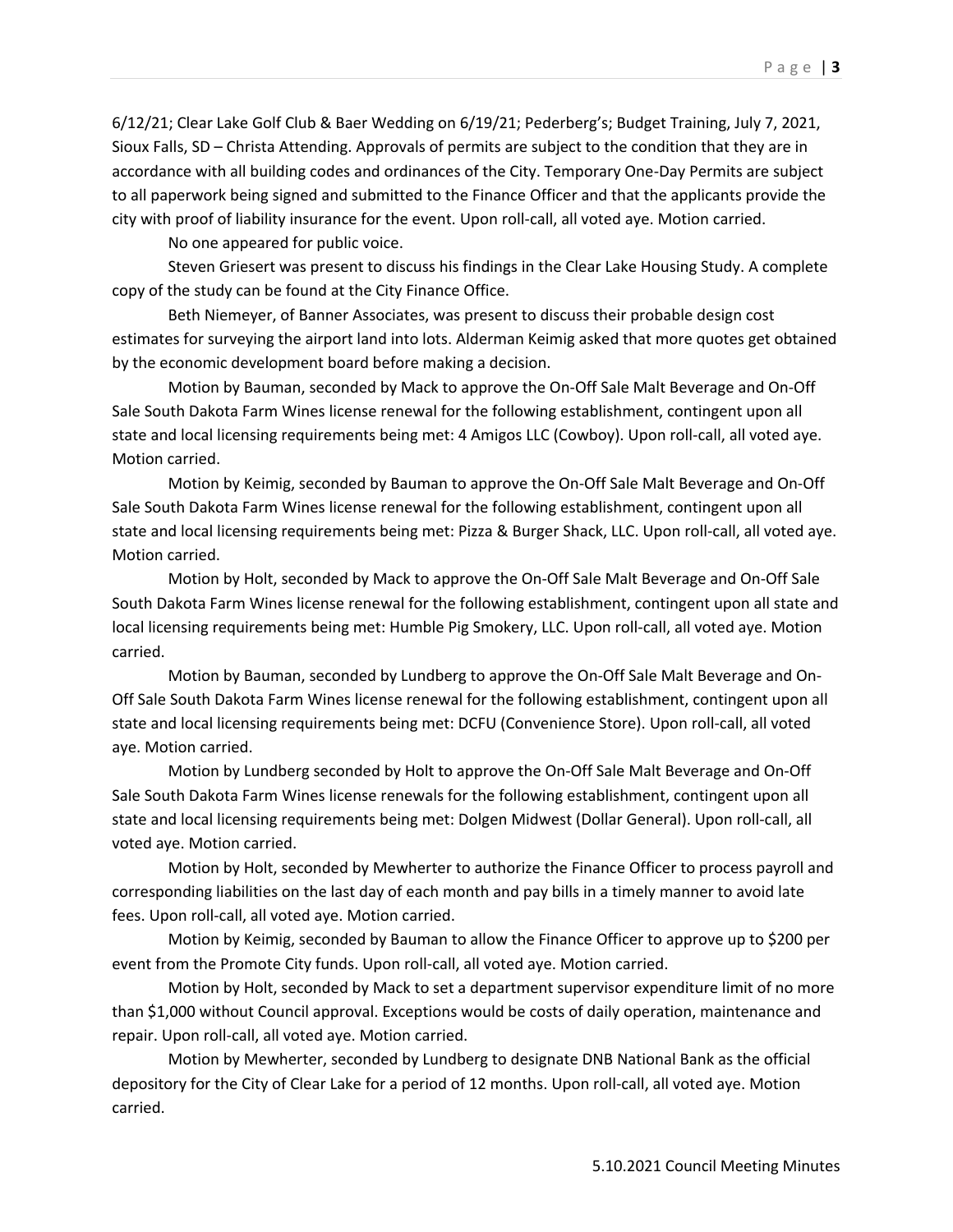The first reading of Ordinance No. 602, an Ordinance increasing the fees for a special event spiking permit was read.

carried.

Motion by Holt, seconded by Mewherter to approve updates to the Clear Lake Personnel Policy Manual. Updates included adding holidays declared by the Governor, fire call pay, an annual clothing allowance, and the incentive raise for the certifications obtained by public works employees. Upon rollcall, all voted aye. Motion carried.

Motion by Keimig, seconded by Mack to approve the 2021 swimming pool employees as follows: Billie Jo Giesel: Manager & WSI: \$15.75/hr., Sarah Ronne: Asst. Manager & WSI: \$15.25/hr., Madysen Brewer: lifeguard & WSI: \$12.25/hr., LIFEGUARDS AT \$11.00/hr.: Emma Hamann, Victoria Preheim, Brooklyn Giesel, Josie Andersen, Laura Johnson, POOL ATTENDANTS AT \$9.45/hr.: Jared Hotzler, Faith Coombs, & Madelyn Maaland. Lifeguards are contingent on successful completion of certified lifeguard training. Upon roll-call, all voted aye. Motion carried.

Motion by Lundberg, seconded by Holt to approve the 2021 summer rec employees as follows: Arts & Crafts: Kasey Krause, Taylor Krause; Basketball: Jon Peterreins & Trey Maaland; Flag Football: Kris Ulmer; Golf: Michelle Gross; Cooking: Stephanie Mattson; STEM: Danay Nielsen; Volleyball: Alyssa Beckius & Savanna Redlin; LEGO: Danay Nielsen; Running: Alysha Hamann; T-ball: Brittanee Collins, Kellen Bucknell & Jena Trupe; College: Casey Seversen & Kristen Moyer; Minors: Kris Ulmer; Majors: Shawn Johnson; 8U Softball: Brittanee Collins & Morgan Salanoa; 10U Softball: Amber Peterreins & Jon Peterreins; 12U Softball: Ashley Meyer & Jill Kreger; 14U Softball: Ashley Meyer & Danay Nielsen; 16U Softball: Ashley Meyer & Katie Evenson; Umpires: Hagberg & Trey Maaland. Head coaches being paid \$11.50/hr., Co-coaches: \$11.25/hr., Assistant Coaches: \$11.00/hr., Concession Stand Manager: \$11.00/hr. Concession Stand Assistant: \$10.50/hr., and Umpires: \$10.00/hr. Upon roll-call, all voted aye. Motion carried.

Motion by Holt, seconded by Mewherter to declare the following items surplus and also allow City Superintendent to add any other items of value to the Consignment Auction held on May 29, 2021. The following items were declared surplus property, having no value or value less than \$500.00 and authorized for disposal: GAF slide projector and burgundy desk chair. Items up for the consignment auction include a 1985 Ford F250, 1990 Wood mower RM 990, & 16 qty of 400 watt high bay lights. Upon roll-call, all voted aye. Motion carried.

The council discussed the possibility of renting out the tables and chairs from the community center, but decided that it is not something the city wants to start doing.

Motion by Keimig, seconded by Lundberg to repeal Resolution 2020-9, eliminating any Covid-19 pandemic restrictions within the city of Clear Lake. Upon roll-call, all voted aye. Motion carried.

Motion by Keimig, seconded by Mewherter to allow the Chamber of Commerce to use the city parking lot, picnic tables, barricades, trash cans, electrical outlets, etc. for the Thursdays on Third events on June 3<sup>rd</sup>, July 15<sup>th</sup> & August 12<sup>th</sup>. They also approved a \$5 peddler's permit for vendors to set up booths at all 3 events for the summer. Upon roll-call, all voted aye. Motion carried.

City Superintendent, Don Ebbers, reported parks are completely open and street sweeping has started. He is also looking for the tiling in Lavin Field and has spoken with the Building Center about

Page | **4**